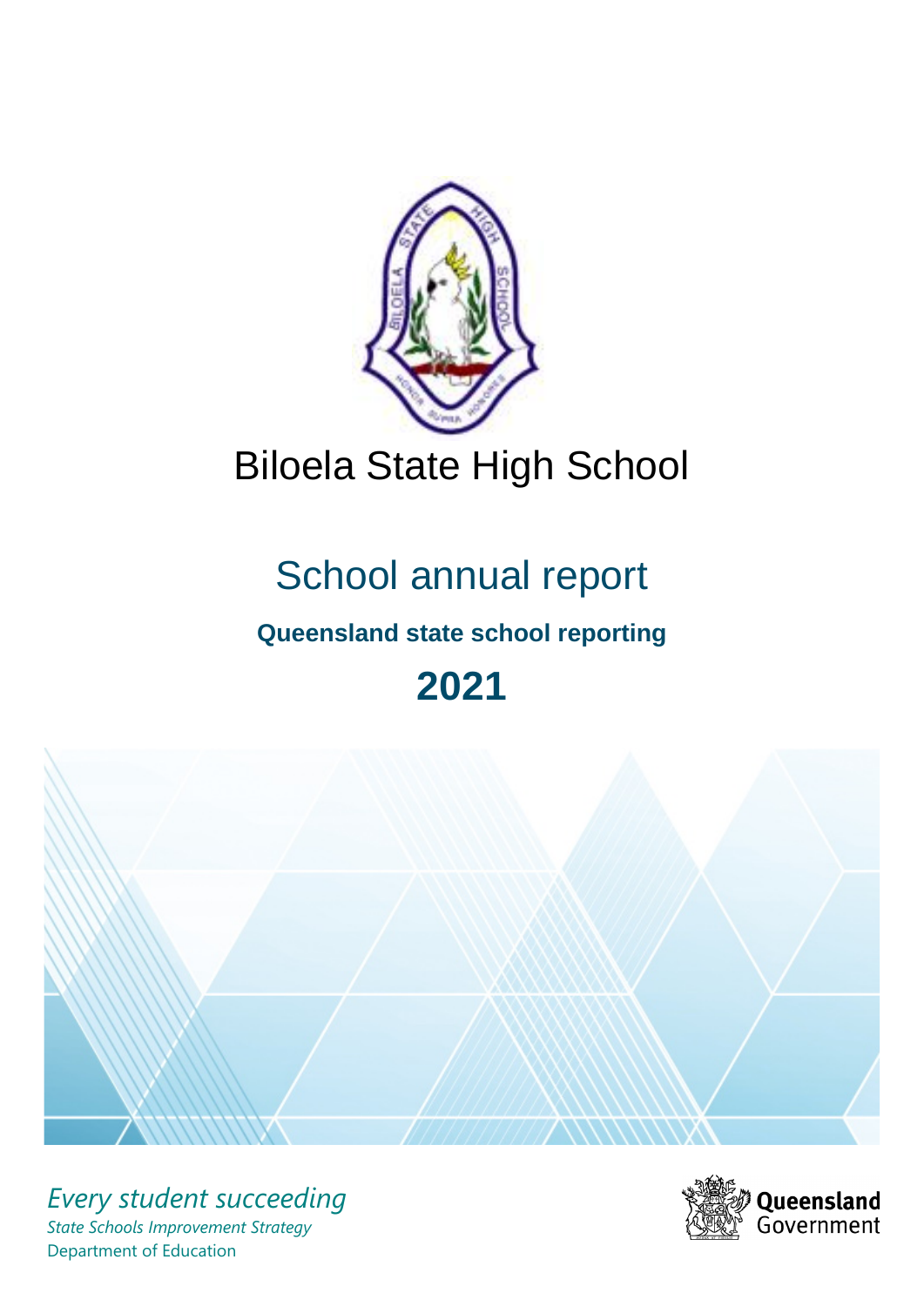**OFFICIAL – Public** Published as information source only. Public information used to create this report may not appear in this format in the public domain Please refer to disclaimer information.

#### **Contact details**

| <b>Postal Address</b> | Locked Mail Bag 2 Biloela 4715 |
|-----------------------|--------------------------------|
| <b>Phone</b>          | $(07)$ 4992 8666               |
| Fax                   |                                |
| Email                 | principal@biloelashs.eq.edu.au |
| Website               | https://biloelashs.eq.edu.au   |

#### **Disclaimer**

The materials presented in this report are distributed by the Department of Education (the department) as an information source only.

The information and data in this report is subject to change without notice.<br>The department makes no statements, representations, or warranties about the accuracy or completeness of, and you should not rely on, any informa report. The department disclaim all responsibility and all liability (including without limitation, liability in negligence) for all expenses, losses, damages and costs you might incur as a

result of the information in this report being inaccurate or incomplete in any way, and for any reason. Despite our best efforts, the department makes no warranties that the information in this report is free of infection by computer viruses or other contamination.

2021 School annual report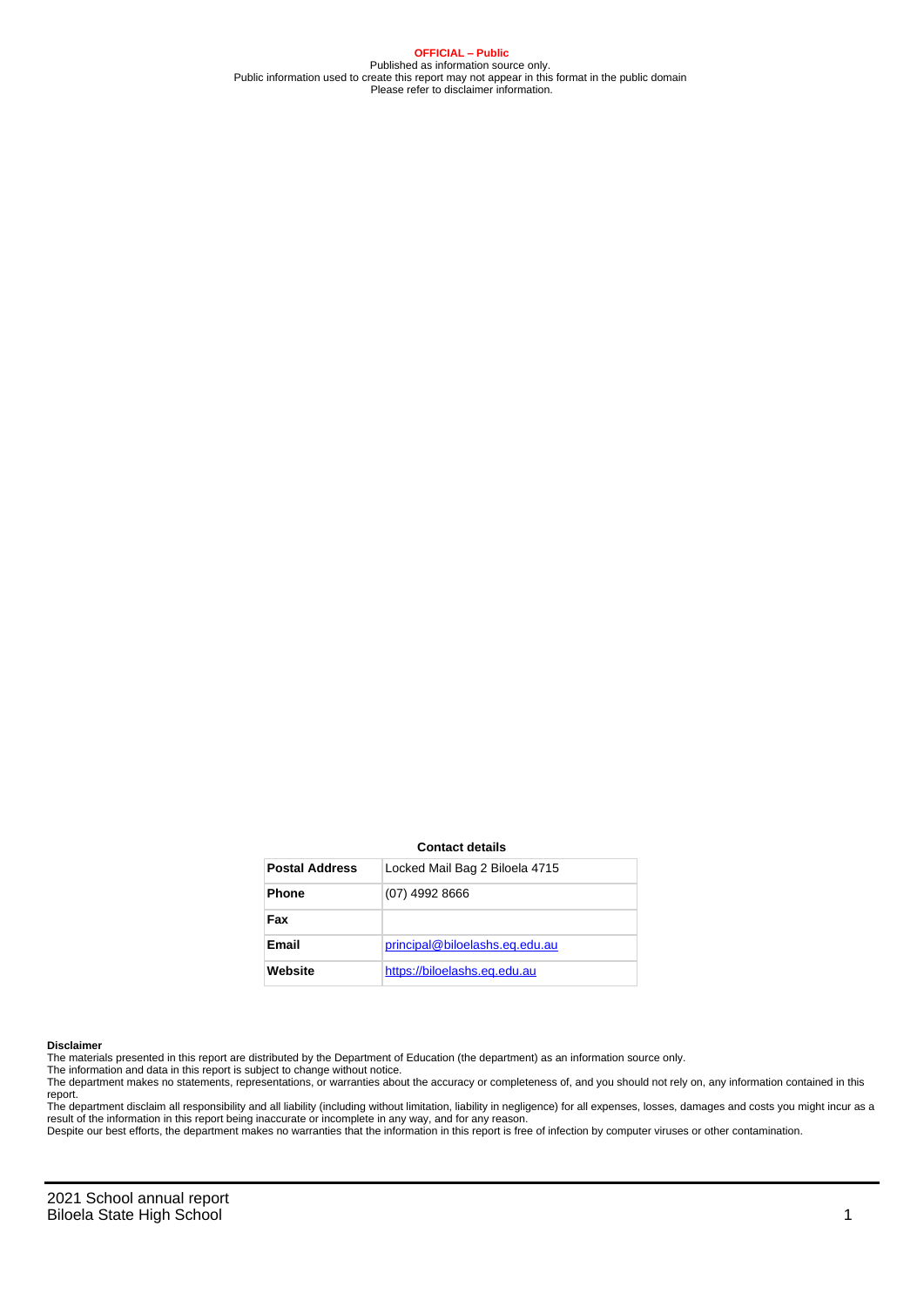| School context                     |                                                                                                                                                                                                   |
|------------------------------------|---------------------------------------------------------------------------------------------------------------------------------------------------------------------------------------------------|
| <b>Coeducational or single sex</b> | Coeducational                                                                                                                                                                                     |
| Independent Public School          | No.                                                                                                                                                                                               |
| Year levels offered in 2021        | Year $7 -$ Year 12                                                                                                                                                                                |
| Webpages                           | Additional information about Queensland state schools is located on the:<br>My School website<br>٠<br>Queensland Government data website<br>Queensland Government schools directory website.<br>٠ |

# **Characteristics of the student body**

## **Student enrolments**

#### **Table 1: Student enrolments by year level**

|                   |      | <b>February</b> |      | <b>August</b> |      |      |  |  |
|-------------------|------|-----------------|------|---------------|------|------|--|--|
| <b>Year Level</b> | 2019 | 2020            | 2021 | 2019          | 2020 | 2021 |  |  |
| Year <sub>7</sub> | 121  | 130             | 109  | 124           | 125  | 109  |  |  |
| Year <sub>8</sub> | 112  | 117             | 124  | 107           | 116  | 122  |  |  |
| Year 9            | 101  | 103             | 113  | 100           | 101  | 117  |  |  |
| Year 10           | 111  | 100             | 96   | 103           | 89   | 93   |  |  |
| Year 11           | 93   | 86              | 80   | 81            | 74   | 60   |  |  |
| Year 12           | 58   | 73              | 72   | 57            | 66   | 70   |  |  |
| <b>Total</b>      | 596  | 609             | 594  | 572           | 571  | 571  |  |  |

Notes

1. Student counts include headcount of all full- and part-time students at the school.

## **Average class sizes**

#### **Table 2: Average class size information for each phase of schooling**

| <b>Year Levels</b> | 2019 | 2020 | 2021 |
|--------------------|------|------|------|
| Year 7 – Year 10   | 23   | 23   | つハ   |
| Year 11 – Year 12  | 15   | 14   |      |

Notes

1. Classes are measured against the target of 25 students per teacher in Prep to Year 3 and Years 11 to 12, and target of 28 students per teacher in Years 4 to 10. Where composite classes exist across cohorts (e.g. Year 3/4) the class size targets would be the lower cohort target.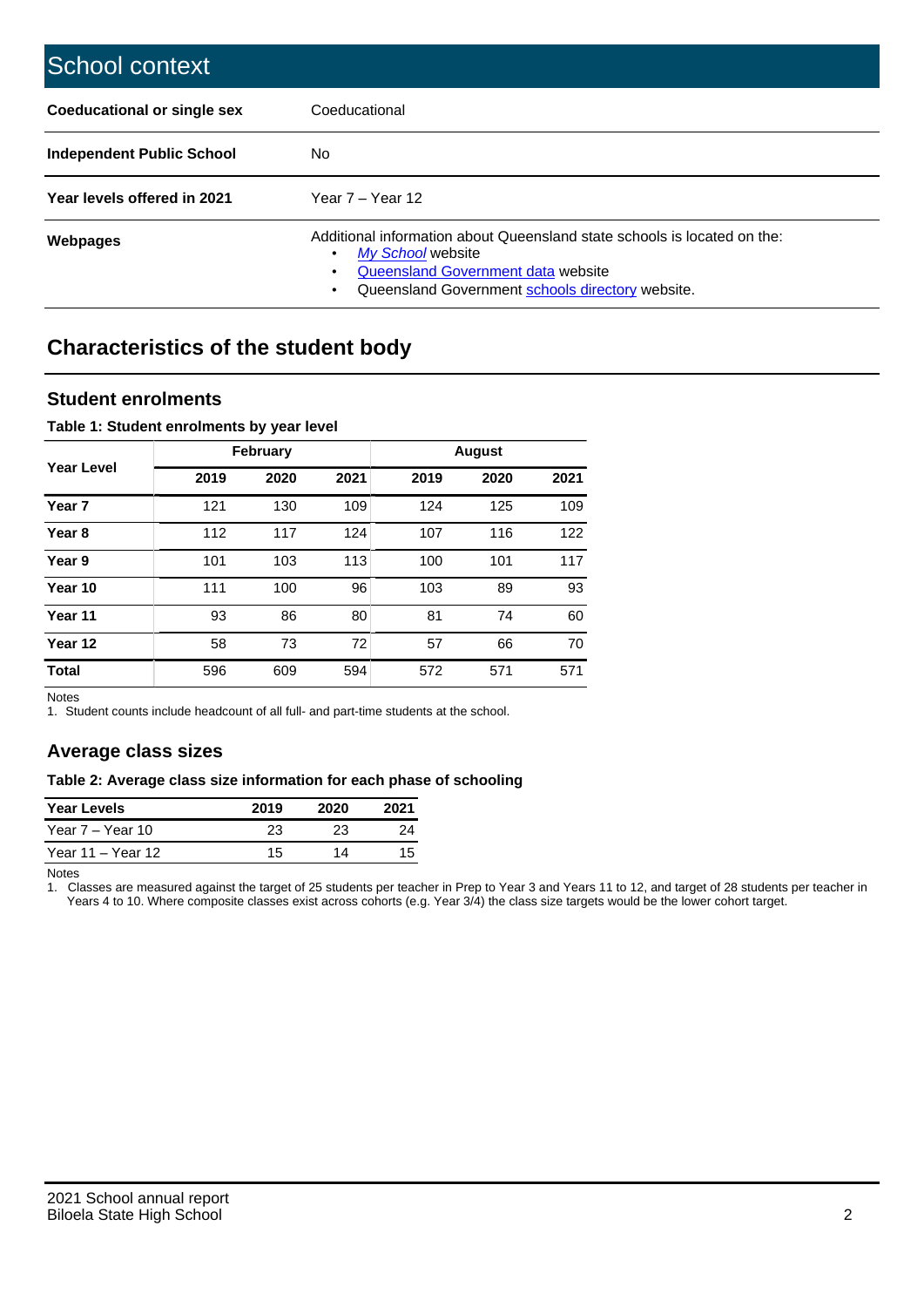## **Respectful relationships education**

To support students' learning, health and wellbeing all state schools are required to implement respectful relationships education through the Prep to Year 10 Australian Curriculum: Health and Physical Education and/or through school pastoral care programs across Prep to Year 12.

## **Parent, student and staff satisfaction**

Tables 3–5 show selected items from the Parent/Caregiver, Student and Staff School Opinion Surveys. In response to the COVID-19 health emergency, the annual school opinion surveys of students, teachers and staff were not administered in 2020. A new time series started in 2021 and data from this collection is not considered directly comparable with earlier collections due to significant methodology changes.

For state level information go to the **[School Opinion Survey](https://qed.qld.gov.au/publications/reports/statistics/schooling/schools/schoolopinionsurvey) webpage**.

#### **Table 3: Parent/Caregiver Survey**

| Percentage of parents/caregivers who agree <sup>1</sup> that:                                               | 2019  | 2020 | 2021  |
|-------------------------------------------------------------------------------------------------------------|-------|------|-------|
| This is a good school.                                                                                      | 79.6% |      | 69.5% |
| My child likes being at this school. <sup>2</sup>                                                           | 89.3% |      | 71.7% |
| My child feels safe at this school. <sup>2</sup>                                                            | 91.1% |      | 80.7% |
| My child's learning needs are being met at this school. <sup>2</sup>                                        | 82.1% |      | 69.6% |
| My child is making good progress at this school. <sup>2</sup>                                               | 91.1% |      | 79.6% |
| Teachers at this school expect my child to do his or her best. <sup>2</sup>                                 | 91.1% |      | 91.2% |
| Teachers at this school provide my child with useful feedback about his or her school<br>work. <sup>2</sup> | 89.3% |      | 75.8% |
| Teachers at this school motivate my child to learn. <sup>2</sup>                                            | 78.6% |      | 73.1% |
| Teachers at this school treat students fairly. <sup>2</sup>                                                 | 72.7% |      | 70.6% |
| can talk to my child's teachers about my concerns. <sup>2</sup>                                             | 87.3% |      | 87.4% |
| This school works with me to support my child's learning. <sup>2</sup>                                      | 81.5% |      | 77.1% |
| This school takes parents' opinions seriously. <sup>2</sup>                                                 | 67.9% |      | 56.4% |
| Student behaviour is well managed at this school. <sup>2</sup>                                              | 54.7% |      | 51.4% |
| This school looks for ways to improve. <sup>2</sup>                                                         | 78.8% |      | 70.0% |
| This school is well maintained. <sup>2</sup>                                                                | 83.0% |      | 71.6% |

Notes

1. Agree represents the percentage of respondents who Somewhat Agree, Agree or Strongly Agree with the statement.

2. Nationally agreed parents/caregiver items.

3. DW = Data withheld to ensure confidentiality.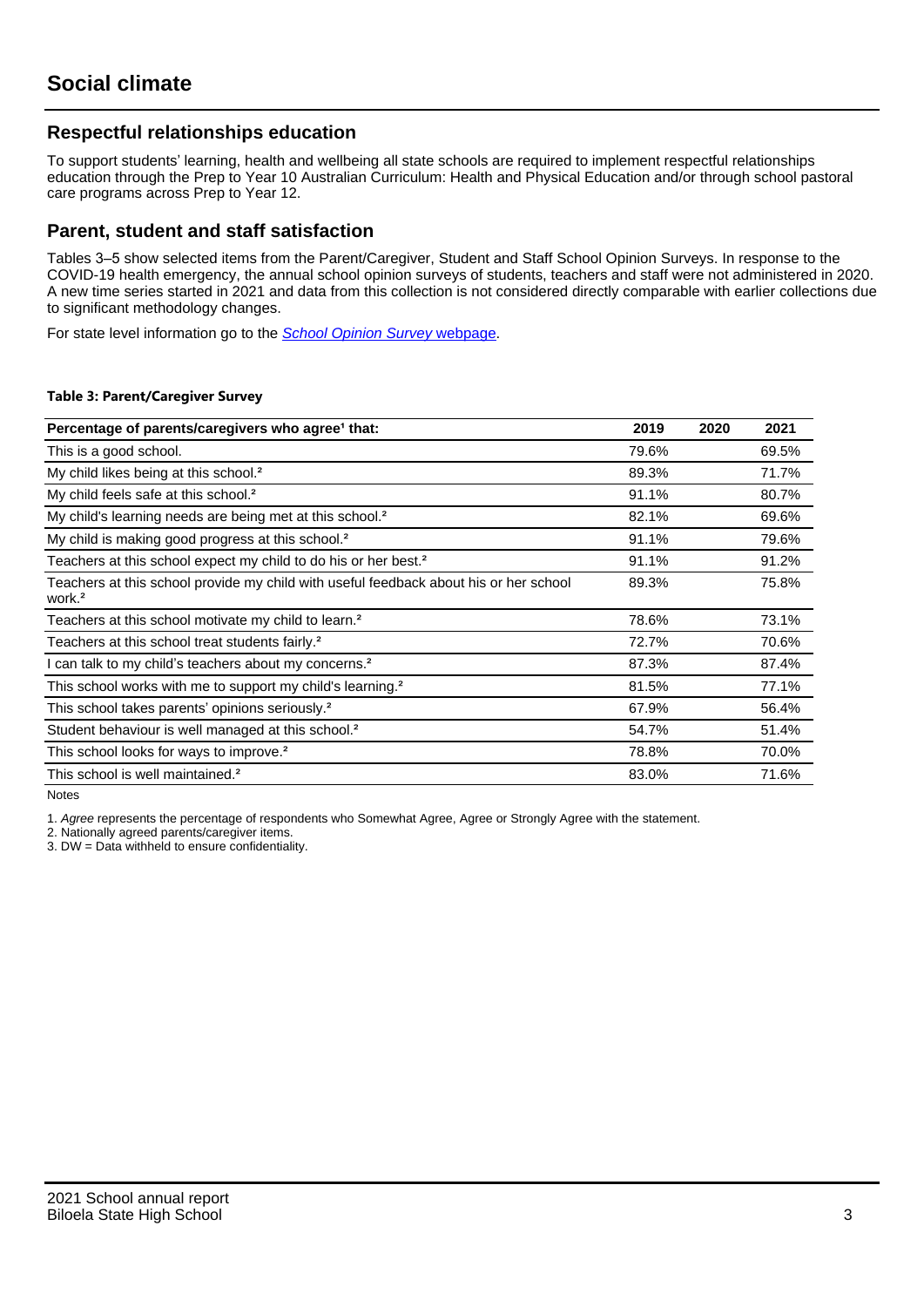#### **Table 4: Student Survey**

| Percentage of students who agree <sup>1</sup> that:                            | 2019  | 2020 | 2021  |
|--------------------------------------------------------------------------------|-------|------|-------|
| I like being at my school. <sup>2</sup>                                        | 74.4% |      | 50.8% |
| I feel safe at my school. <sup>2</sup>                                         | 77.6% |      | 75.4% |
| My teachers motivate me to learn. <sup>2</sup>                                 | 82.3% |      | 81.0% |
| My teachers expect me to do my best. <sup>2</sup>                              | 95.9% |      | 93.7% |
| My teachers provide me with useful feedback about my school work. <sup>2</sup> | 84.7% |      | 65.1% |
| Teachers at my school treat students fairly. <sup>2</sup>                      | 73.2% |      | 67.7% |
| I can talk to my teachers about my concerns. <sup>2</sup>                      | 74.2% |      | 50.8% |
| My school takes students' opinions seriously. <sup>2</sup>                     | 71.3% |      | 61.5% |
| Student behaviour is well managed at my school. <sup>2</sup>                   | 46.8% |      | 38.5% |
| My school looks for ways to improve. <sup>2</sup>                              | 83.5% |      | 73.0% |
| My school is well maintained. <sup>2</sup>                                     | 71.5% |      | 55.6% |
| My school gives me opportunities to do interesting things. <sup>2</sup>        | 81.3% |      | 68.3% |

Notes

1. Agree represents the percentage of respondents who Somewhat Agree, Agree or Strongly Agree with the statement.

2. Nationally agreed student items.

3. DW = Data withheld to ensure confidentiality.

#### **Table 5: Staff Survey**

| Percentage of staff who agree <sup>1</sup> that:                                                            | 2019  | 2020 | 2021  |
|-------------------------------------------------------------------------------------------------------------|-------|------|-------|
| I feel confident embedding Aboriginal and Torres Strait Islander perspectives across the<br>learning areas. | 77.1% |      | 70.0% |
| I enjoy working at this school. <sup>2</sup>                                                                | 87.5% |      | 70.9% |
| I feel this school is a safe place in which to work. <sup>2</sup>                                           | 88.9% |      | 78.2% |
| I receive useful feedback about my work at this school. <sup>2</sup>                                        | 81.9% |      | 73.6% |
| Students are encouraged to do their best at this school. <sup>2</sup>                                       | 92.9% |      | 94.4% |
| Students are treated fairly at this school. <sup>2</sup>                                                    | 88.6% |      | 69.1% |
| Student behaviour is well managed at this school. <sup>2</sup>                                              | 76.1% |      | 43.6% |
| Staff are well supported at this school. <sup>2</sup>                                                       | 81.9% |      | 51.9% |
| This school takes staff opinions seriously. <sup>2</sup>                                                    | 79.7% |      | 48.1% |
| This school looks for ways to improve. <sup>2</sup>                                                         | 93.0% |      | 76.4% |
| This school is well maintained. <sup>2</sup>                                                                | 95.8% |      | 55.6% |
| This school gives me opportunities to do interesting things. <sup>2</sup>                                   | 81.7% |      | 66.7% |

Notes

1. Agree represents the percentage of respondents who Somewhat Agree, Agree or Strongly Agree with the statement.

2. Nationally agreed staff items.

3. DW = Data withheld to ensure confidentiality.

# **Description of how this school manages non-attendance**

Queensland state schools manage non-attendance in line with the Queensland Department of Education procedures: [Managing Student Absences and Enforcing Enrolment and Attendance at State Schools](https://ppr.qed.qld.gov.au/pp/managing-student-absences-and-enforcing-enrolment-and-attendance-at-state-schools-procedure); and [Roll Marking in State Schools,](https://ppr.qed.qld.gov.au/pp/roll-marking-in-state-schools-procedure) which outline processes for managing and recording student attendance and absenteeism.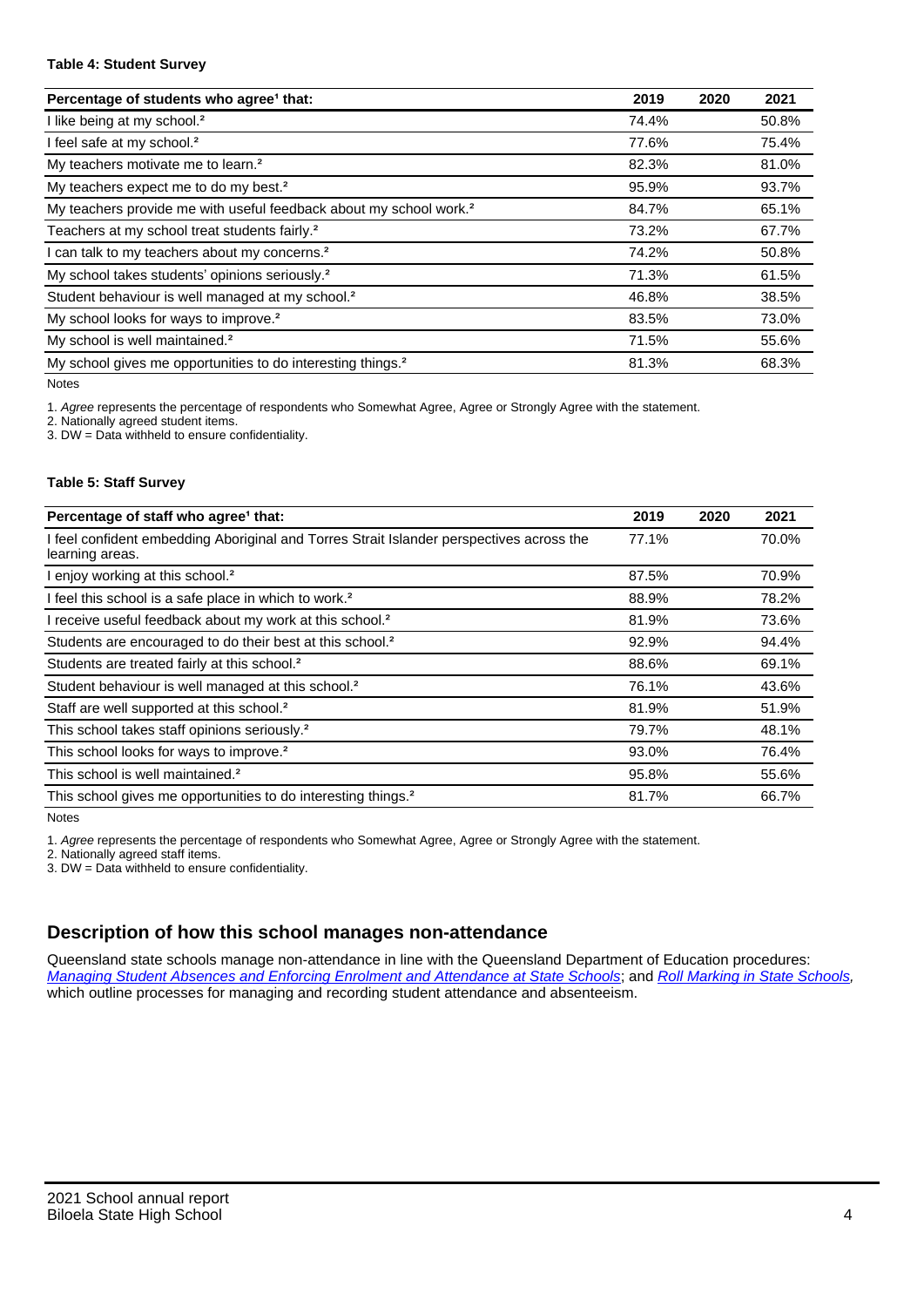## **School disciplinary absences**

#### **Table 6: Count of school disciplinary absences at this school**

| Type of school disciplinary absence | 2019 | 2020 | 2021 |
|-------------------------------------|------|------|------|
| Short suspension                    | 213  | 140  | 164  |
| Long suspension                     |      | 2    | 8    |
| Exclusion                           | 2    |      |      |
| Cancellation                        | 9    | 10   | 13   |
| Total                               | 231  | 152  | 185  |

Notes

1. School disciplinary absence (SDA) data is a total of short suspensions (1–10 days), long suspensions (11–20 days), exclusions and cancellations. 2. The number of SDAs is not the number of students who received an SDA as one student may be suspended several times in a school year. Each time a student is suspended it is recorded as an additional SDA. The data does not reflect the outcomes of appeal decisions.

3. 2020 data was impacted by the COVID-19 health emergency. There were significantly fewer SDAs during the home-based learning period (the first five weeks of Term 2) compared to other years.

# **School funding**

## **School income broken down by funding source**

School income, reported by financial year accounting cycle using standardised national methodologies and broken down by funding source is available via the [My School](http://www.myschool.edu.au/) website.

### **How to access our income details**

- 1. Click on the My School link <http://www.myschool.edu.au/>.
- 2. Enter the school name or suburb of the school you wish to search.

| Search by school name or suburb | <b>School sector</b> | School type | <b>State</b> |  |
|---------------------------------|----------------------|-------------|--------------|--|
|                                 |                      |             |              |  |

3. Click on View School Profile to access the school's profile.



4. Click on Finances and select the appropriate year to view school financial information.

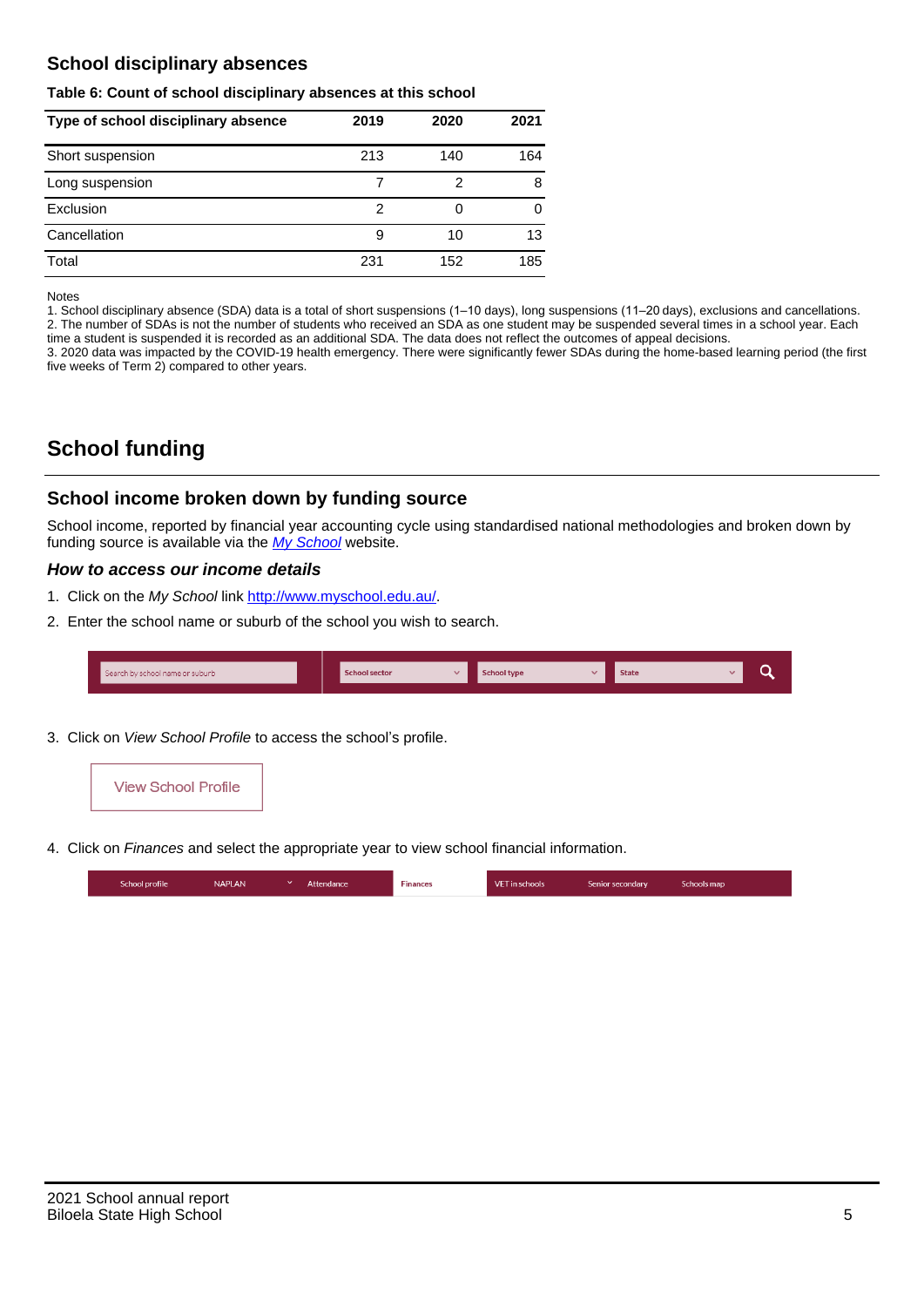# **Teacher standards and qualifications**

The Teacher registration eligibility requirements: Policy (p.1) states:

To be eligible for registration, a person must satisfy the Queensland College of Teachers (QCT) that they meet requirements regarding qualification and experience, or have otherwise met the requirements of the Australian Professional Standards for Teachers (APST). A person must also satisfy the QCT that they are suitable to teach and meet English language proficiency requirements. All these requirements are specified in the Act and the Education (Queensland College of Teachers) Regulation 2005 (the Regulation).

The qualifications required for teacher registration are successful completion of either -

- (a) a four-year initial teacher education program including teacher education studies of at least one year (e.g. a Bachelor of Education, or a double Bachelor degree in Science and Teaching) or
- (b) a one-year graduate initial teacher education program following a degree (e.g. a one-year Graduate Diploma of Education (Secondary) after a three-year Bachelor degree) or
- (c) another course of teacher education that the QCT is reasonably satisfied is the equivalent of (a) or (b). These are considered on a case-by-case basis.

For more information, please refer to the following link:

• <https://www.qct.edu.au/registration/qualifications>

# **Workforce composition**

## **Staff composition, including Indigenous staff**

#### **Table 7: Workforce composition for this school**

|                    | <b>Teaching staff</b> |      |      | Non-teaching staff |      |      | Indigenous staff |      |      |
|--------------------|-----------------------|------|------|--------------------|------|------|------------------|------|------|
| <b>Description</b> | 2019                  | 2020 | 2021 | 2019               | 2020 | 2021 | 2019             | 2020 | 2021 |
| Headcount          | 51                    | 56   | 51   | 28                 | 31   | 30   | <5               | כ>   |      |
| <b>FTF</b>         | 50                    | 54   | 49   |                    | 22.  |      | <5               | ה>   |      |

Notes

1. Teaching staff includes school leaders.

2. Indigenous refers to Aboriginal and Torres Strait Islander people of Australia.

3. FTE = full-time equivalent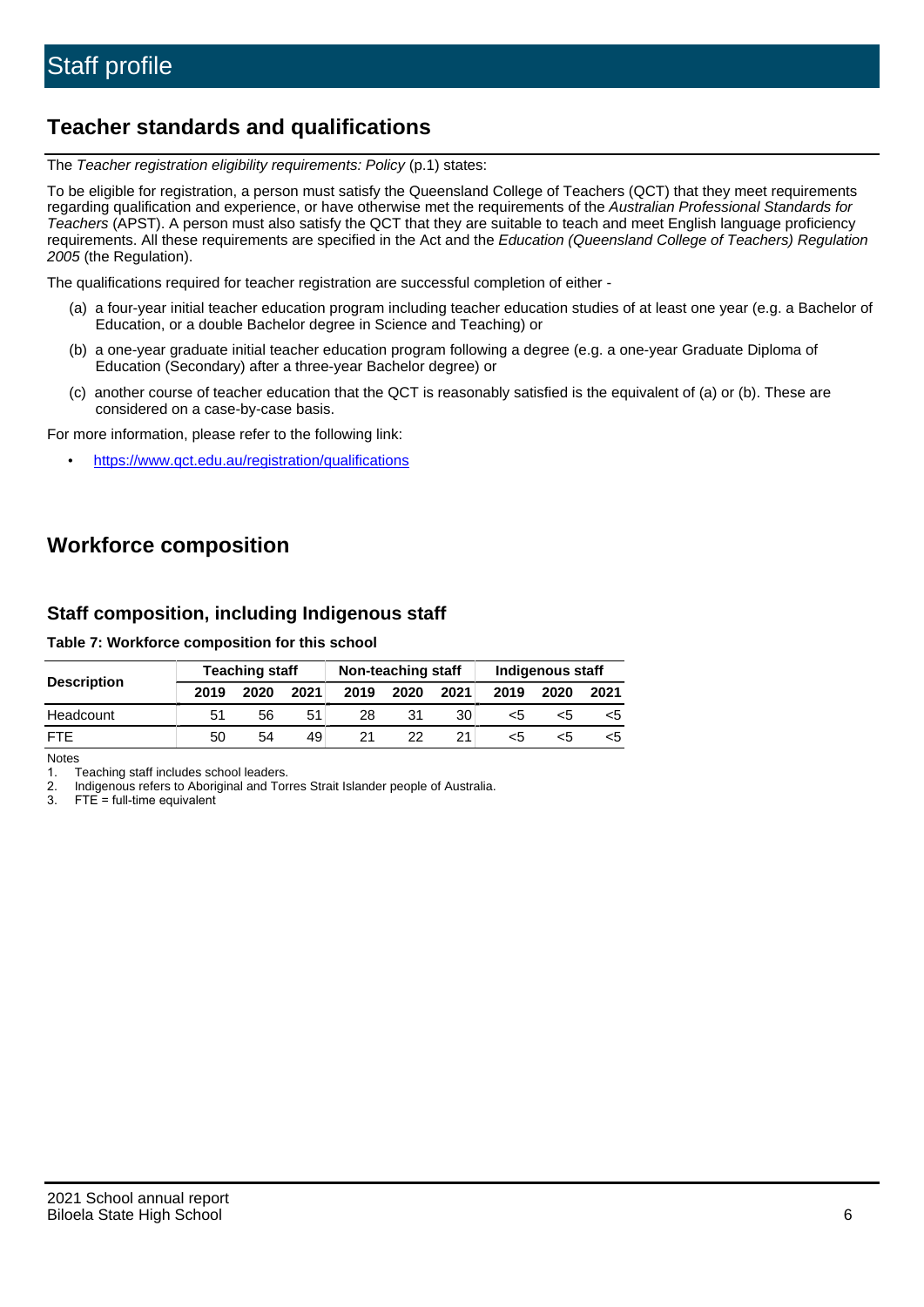# **Key student outcomes**

## **Student attendance**

Tables 8–9 show attendance rates at this school as percentages. In 2020, the COVID-19 health emergency affected student attendance in Queensland Government schools. Comparisons between 2020 and other years' attendance data should not be made.

#### **Table 8: Overall student attendance at this school**

| <b>Description</b>                                  | 2019 | 2020 | 2021 |
|-----------------------------------------------------|------|------|------|
| Overall attendance rate for students at this school | 89%  | 88%  | 86%  |

Notes

1. The attendance rate is the full- and part-time days attended as a percentage of enrolled school days.

2. Full-time students only.

#### **Table 9: Student attendance rates for each year level at this school**

| <b>Year Level</b> | 2019 | 2020 | 2021 |
|-------------------|------|------|------|
| Year 7            | 91%  | 91%  | 88%  |
| Year 8            | 87%  | 90%  | 88%  |
| Year 9            | 87%  | 85%  | 87%  |
| Year 10           | 87%  | 82%  | 82%  |
| Year 11           | 88%  | 88%  | 82%  |
| Year 12           | 95%  | 90%  | 89%  |

Notes

1. The attendance rate is the full- and part-time days attended as a percentage of enrolled school days.

2. Full-time students only.

3. DW = Data withheld to ensure confidentiality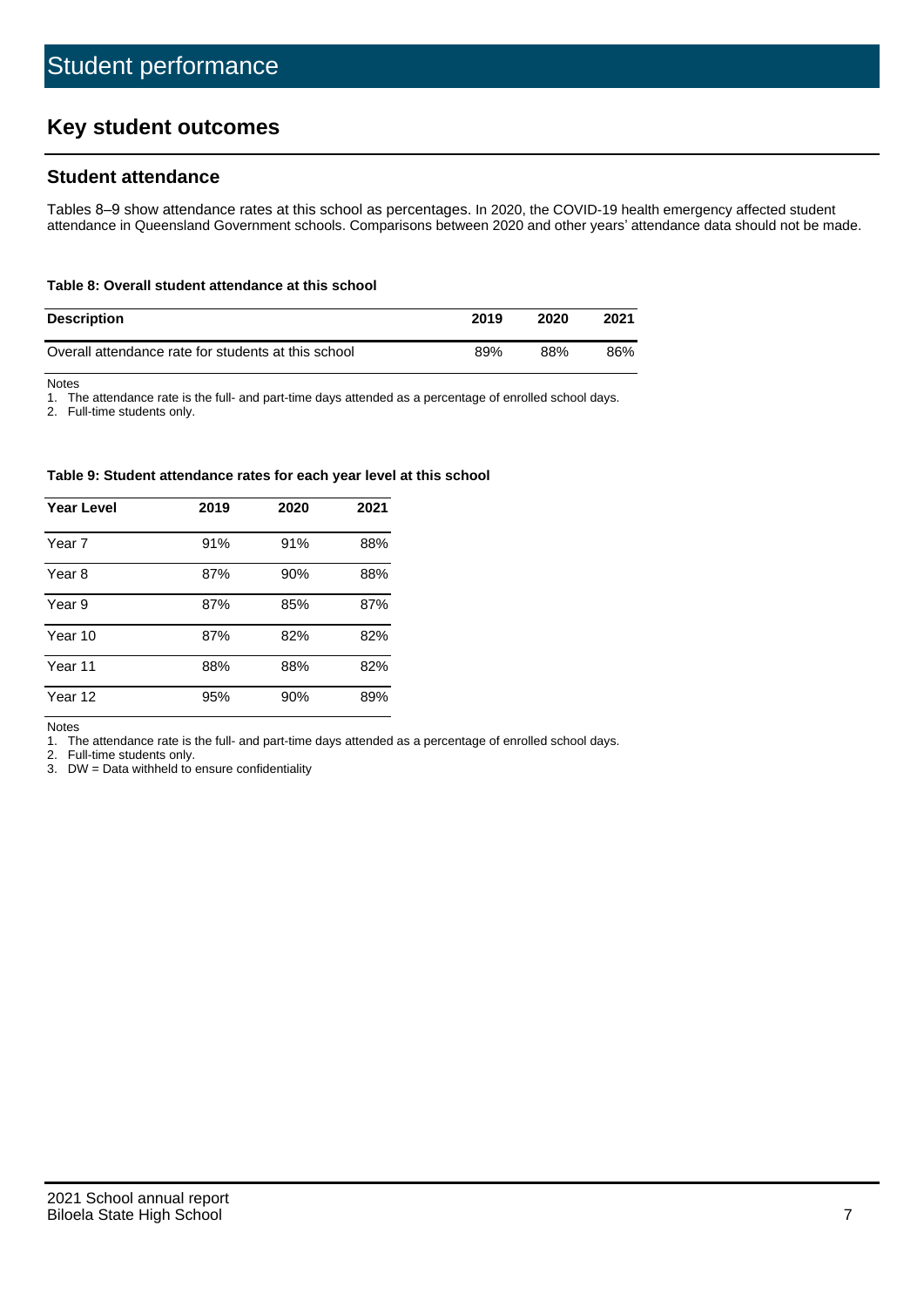# **NAPLAN**

Our reading, writing, spelling, grammar and punctuation, and numeracy results for the Years 3, 5, 7 and 9 NAPLAN tests are available via the [My School](http://www.myschool.edu.au/) website.

### **How to access our NAPLAN results**

- 1. Click on the My School link <http://www.myschool.edu.au/>.
- 2. Enter the school name or suburb of the school you wish to search.

| Search by school name or suburb | <b>School sector</b> | <b>School type</b>                        |          | <b>State</b> |  |
|---------------------------------|----------------------|-------------------------------------------|----------|--------------|--|
|                                 |                      |                                           |          |              |  |
|                                 |                      | $\sim$ $\sim$ $\sim$ $\sim$ $\sim$ $\sim$ | $\cdots$ |              |  |

3. Click on View School Profile of the appropriate school to access the school's profile.

| <b>View School Profile</b> |
|----------------------------|
|----------------------------|

4. Click on NAPLAN and select a year to view school NAPLAN information.

|  | School profile | <b>NAPLAN</b><br>$\sim$ 1 | Attendance | <b>Finances</b> | <b>VET</b> in schools | Senior secondary | Schools map |
|--|----------------|---------------------------|------------|-----------------|-----------------------|------------------|-------------|
|--|----------------|---------------------------|------------|-----------------|-----------------------|------------------|-------------|

#### Notes

- 1. If you are unable to access the internet, please contact the school for a hard copy of the school's NAPLAN results.
- 2. The National Assessment Program Literacy and Numeracy ([NAPLAN\)](http://www.nap.edu.au/naplan) is an annual assessment for students in Years 3, 5, 7 and 9.